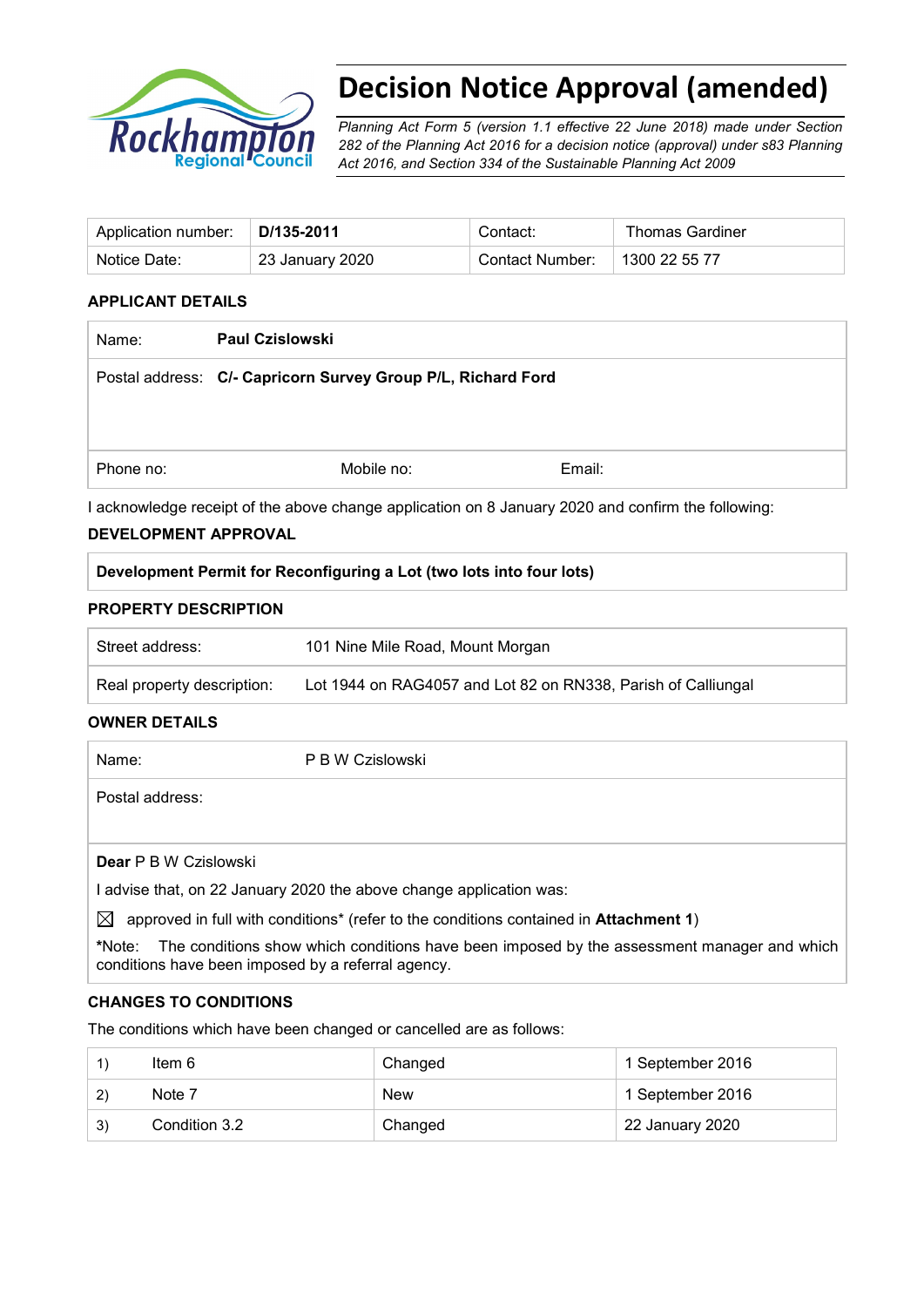## **1. DETAILS OF THE APPROVAL**

|                                                                                                                                                                                                                                 | <b>Development</b><br><b>Permit</b> | Preliminary<br>Approval |
|---------------------------------------------------------------------------------------------------------------------------------------------------------------------------------------------------------------------------------|-------------------------------------|-------------------------|
| Development assessable under the planning scheme, superseded<br>planning scheme, a temporary local planning instrument, a master<br>plan or a preliminary approval which includes a variation approval<br>- Reconfiguring a lot | IX                                  |                         |

### **2. CONDITIONS**

This approval is subject to the conditions in Attachment 1.

#### **3. FURTHER DEVELOPMENT PERMITS REQUIRED**

Please be advised that the following development permits are required to be obtained before the development can be carried out:

| Type of development permit required | Subject of the required development permit |
|-------------------------------------|--------------------------------------------|
| <b>Operational Works</b>            | Road Works                                 |
|                                     | Access Works                               |

## **4. REFERRAL AGENCIES**

The following Referral Agencies were activated by this application.

#### **Referrals** *– triggered by other assessable development under schedule 7 of the Sustainable Planning Regulation 2009 (whether or not the development is also assessable under a planning scheme)*

| For an application involving                                                                                                                                                                           | Name of agency                                                                                                                                 | <b>Status</b> | <b>Address</b>                                                                                |
|--------------------------------------------------------------------------------------------------------------------------------------------------------------------------------------------------------|------------------------------------------------------------------------------------------------------------------------------------------------|---------------|-----------------------------------------------------------------------------------------------|
| <b>RECONFIGURING A LOT</b>                                                                                                                                                                             |                                                                                                                                                |               |                                                                                               |
| On land relating to a State-<br>controlled road unless -<br>(i) the total number of lots is<br>not increased; and<br>(ii) the number of lots abutting<br>the State-controlled road is<br>not increased | Department of<br>Infrastructure, Local<br>Government and<br>Planning<br>(Previously known as The<br>Department of Transport<br>and Main Roads) | Concurrence   | Online:<br>www.dilgp.gld.gov.au/MyDAS<br>Postal:<br><b>PO Box 113</b><br>Rockhampton Qld 4700 |
| If any part of the lot is-<br>subject to an electricity<br>(i)<br>easement; or<br>(ii) within 100 metres of a<br>substation site                                                                       | Ergon Energy                                                                                                                                   | Advice        | Ergon Energy<br>PO Box 15107 Brisbane Qld<br>4001                                             |

**Referrals** *–in relation to development made assessable against a local government's planning scheme*

| For an application involving                                                                                                                                                          | Name of agency                                                                                                                                 | <b>Status</b> | <b>Address</b>                                                                                |
|---------------------------------------------------------------------------------------------------------------------------------------------------------------------------------------|------------------------------------------------------------------------------------------------------------------------------------------------|---------------|-----------------------------------------------------------------------------------------------|
| <b>RECONFIGURING A LOT</b>                                                                                                                                                            |                                                                                                                                                |               |                                                                                               |
| On land not contiguous to a<br>State -controlled road, for a<br>the<br>exceeding<br>purpose<br>thresholds set in schedule 11 of<br>Sustainable<br>Planning<br>lthe<br>Regulation 2009 | Department of<br>Infrastructure, Local<br>Government and<br>Planning<br>(Previously known as The<br>Department of Transport<br>and Main Roads) | Concurrence   | Online:<br>www.dilgp.gld.gov.au/MyDAS<br>Postal:<br><b>PO Box 113</b><br>Rockhampton Qld 4700 |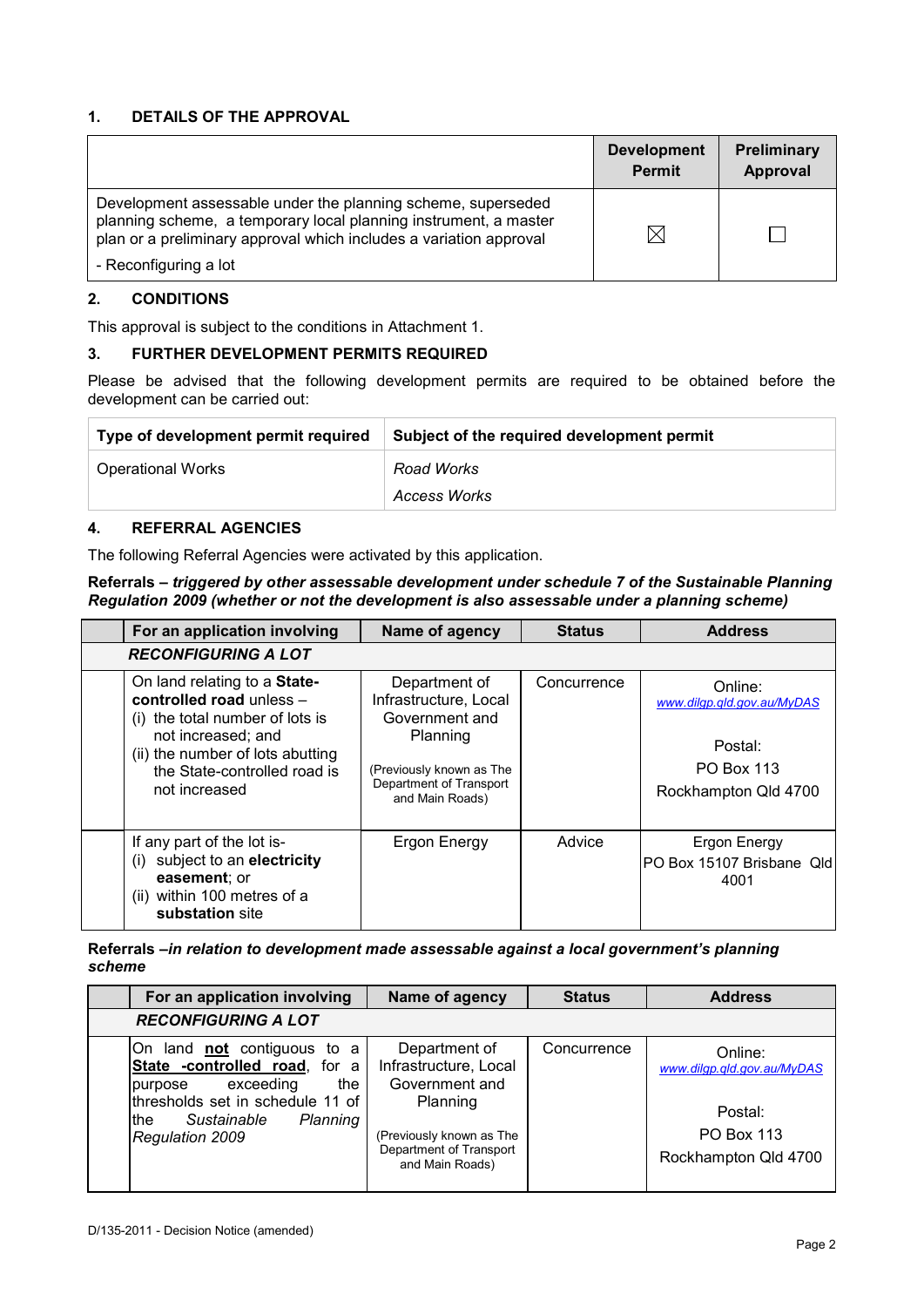### **5. THE APPROVED PLANS**

#### **The approved development must be completed and maintained generally in accordance with the approved drawings and documents:**

| Plan/Document Name                                                               | <b>Plan/Document Reference</b> | Dated   |
|----------------------------------------------------------------------------------|--------------------------------|---------|
| Plan of Development Proposed Subdivision -   4571B-PRO - Issue A<br>Lots 510-513 |                                | undated |

## **6. CURRENCY PERIOD FOR THE APPROVAL (s.85 of the Planning Act)**

This approval has a relevant period of eight (8) years and will lapse on 12 September 2020.

### **7. STATEMENT OF REASONS**

| <b>Description of the</b><br>development | The proposed development is for a Minor Change to Development Permit for<br>Reconfiguring a Lot (two lots into four lots)                                                                                                                                                                                                                                       |  |  |
|------------------------------------------|-----------------------------------------------------------------------------------------------------------------------------------------------------------------------------------------------------------------------------------------------------------------------------------------------------------------------------------------------------------------|--|--|
| <b>Reasons for Decision</b>              | a)<br>The proposed change is considered minor and will not compromise the<br>strategic framework in the Rockhampton Region Planning Scheme<br>2015;                                                                                                                                                                                                             |  |  |
|                                          | Assessment of the development against the relevant zone purpose,<br>b)<br>planning scheme codes and planning scheme policies demonstrates<br>that the proposed development will not cause significant adverse<br>impacts on the surrounding natural environment, built environment and<br>infrastructure, community facilities, or local character and amenity; |  |  |
|                                          | The proposed development does not compromise the relevant State<br>C)<br>Planning Policy; and                                                                                                                                                                                                                                                                   |  |  |
|                                          | On balance, the application should be approved because the<br>d)<br>circumstances favour Council exercising its discretion to approve the<br>application even though the development does not comply with an<br>aspect of the assessment benchmarks.                                                                                                            |  |  |
| <b>Assessment</b><br><b>Benchmarks</b>   | The proposed development was assessed against the following assessment<br>benchmarks:                                                                                                                                                                                                                                                                           |  |  |
|                                          | Rural Zone Code;                                                                                                                                                                                                                                                                                                                                                |  |  |
|                                          | Access, Parking and Transport Code;                                                                                                                                                                                                                                                                                                                             |  |  |
|                                          | <b>Bushfire Hazard Overlay Code;</b><br>$\bullet$                                                                                                                                                                                                                                                                                                               |  |  |
|                                          | Filling and Excavation Code;                                                                                                                                                                                                                                                                                                                                    |  |  |
|                                          | Landscape Code;<br>$\bullet$                                                                                                                                                                                                                                                                                                                                    |  |  |
|                                          | Reconfiguring a Lot Code;                                                                                                                                                                                                                                                                                                                                       |  |  |
|                                          | Steep Land Overlay Code;                                                                                                                                                                                                                                                                                                                                        |  |  |
|                                          | Stormwater Management Code; and                                                                                                                                                                                                                                                                                                                                 |  |  |
|                                          | Water and Sewer Code.                                                                                                                                                                                                                                                                                                                                           |  |  |
| <b>Matters prescribed by</b>             | The State Planning Policy - Part E;<br>(i)                                                                                                                                                                                                                                                                                                                      |  |  |
| regulation                               | The Central Queensland Regional Plan;<br>(ii)                                                                                                                                                                                                                                                                                                                   |  |  |
|                                          | (iii) The Rockhampton Region Planning Scheme 2015; and                                                                                                                                                                                                                                                                                                          |  |  |
|                                          | (iv) The common material, being the material submitted with the application.                                                                                                                                                                                                                                                                                    |  |  |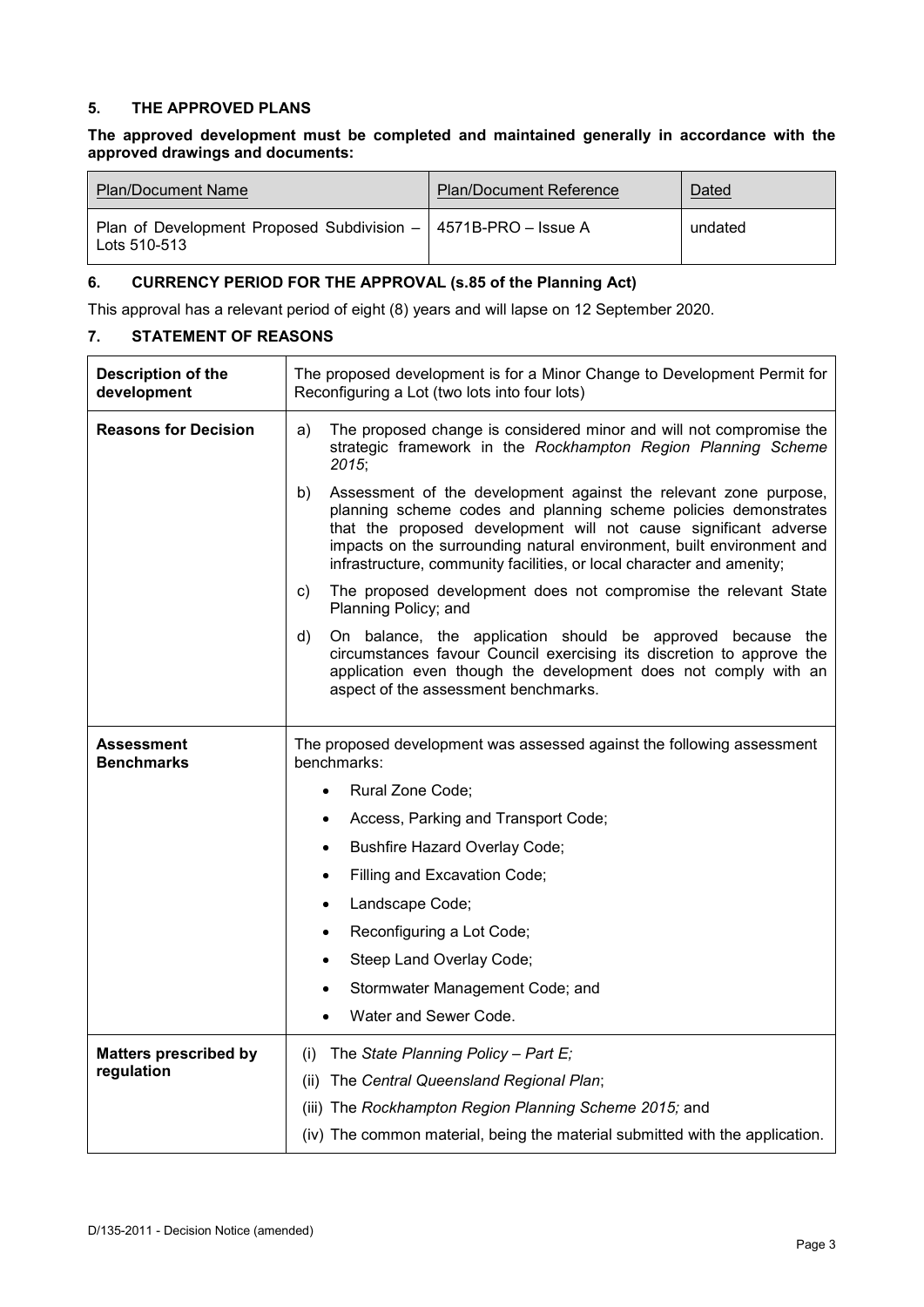#### **8. RIGHTS OF APPEAL**

The rights of an applicant to appeal to a tribunal or the Planning and Environment Court against a decision about a development application are set out in chapter 6, part 1 of the *Planning Act 2016*. For particular applications, there may also be a right to make an application for a declaration by a tribunal (see chapter 6, part 2 of the *Planning Act 2016).*

#### *Appeal by an applicant*

An applicant for a development application may appeal to the Planning and Environment Court against the following:

- the refusal of all or part of the development application
- a provision of the development approval
- the decision to give a preliminary approval when a development permit was applied for
- a deemed refusal of the development application.

An applicant may also have a right to appeal to the Development tribunal. For more information, see schedule 1 of the *Planning Act 2016*.

The timeframes for starting an appeal in the Planning and Environment Court are set out in section 229 of the *Planning Act 2016*.

**Attachment 2** is an extract from the *Planning Act 2016* that sets down the applicant's appeal rights and the appeal rights of a submitter.

#### **9. WHEN THE DEVELOPMENT APPROVAL TAKES EFFECT**

This development approval takes effect:

From the time the decision notice is given – if there is no submitter and the applicant does not appeal the decision to the court.

Or

When the submitter's appeal period ends  $-$  if there is a submitter and the applicant does not appeal the decision to the court.

Or

Subject to the decision of the court, when the appeal is finally decided  $-$  if an appeal is made to the court.

#### **10. ORIGINAL DECISION ASSESSMENT MANAGER**

| <b>OPERATIONS MANAGER</b><br>DEVELOPMENT ASSESSMENT |  |
|-----------------------------------------------------|--|

#### **11. ASSESSMENT MANAGER**

| Name: | Tarnya Fitzgibbon<br><b>COORDINATOR</b> | Signature: | Date: 23 January 2020 |
|-------|-----------------------------------------|------------|-----------------------|
|       | DEVELOPMENT ASSESSMENT                  |            |                       |

C/C Department of State Development, Manufacturing, Infrastructure and Planning-[RockhamptonSARA@dsdmip.qld.gov.au](mailto:RockhamptonSARA@dsdmip.qld.gov.au)

#### **Attachment 1 – Conditions of the approval**

*Part 1* **–** *Conditions imposed by the assessment manager [Note: where a condition is imposed about infrastructure under Chapter 4 of the Planning Act 2016, the relevant provision of the Act under which this condition was imposed must be specified.]*

#### *Part 2 – Conditions required by the referral agency response*

**Attachment 2—Extract on appeal rights**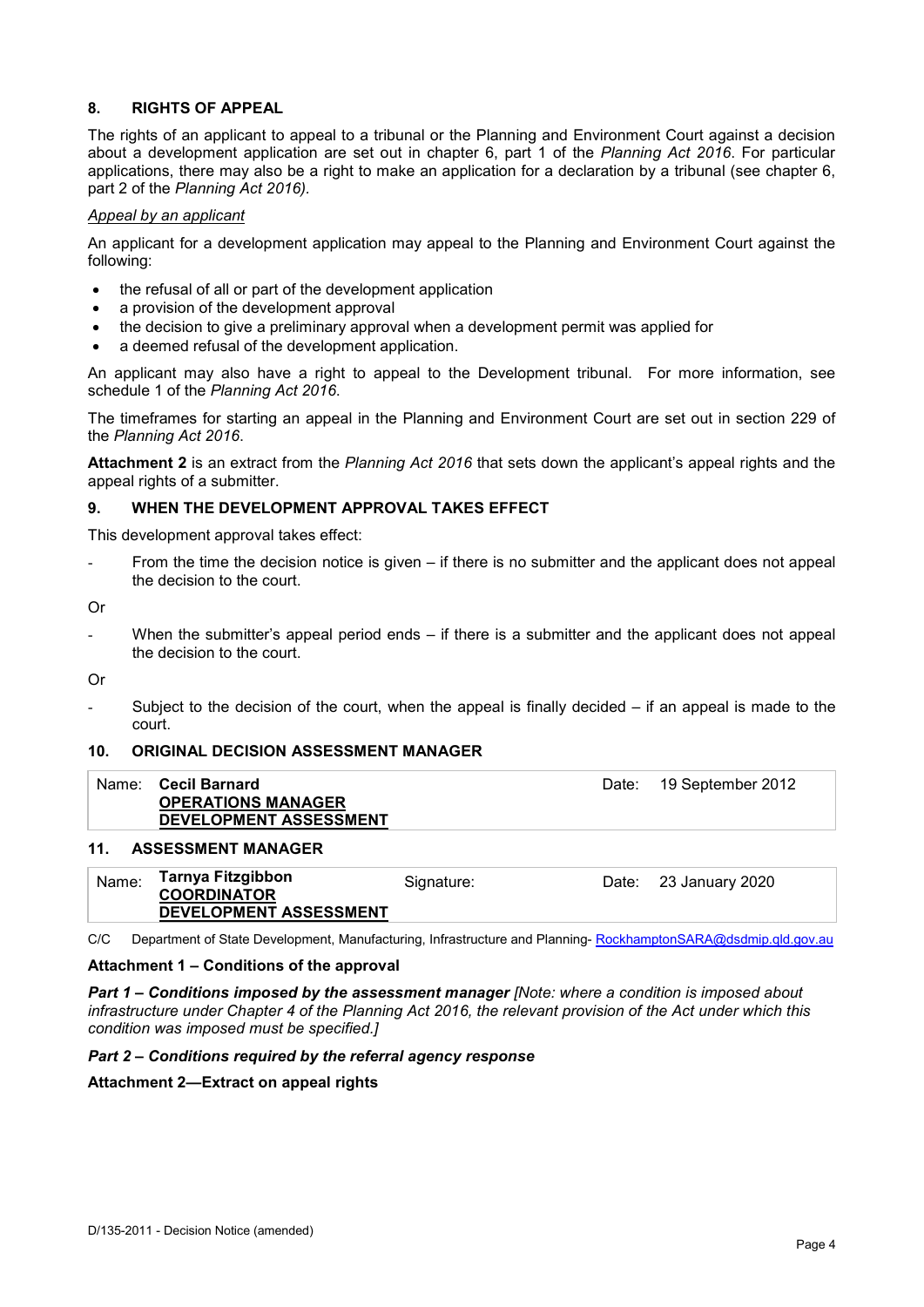

## **Attachment 1 – Part 1**

## **Rockhampton Regional Council Conditions**

*PLANNING ACT 2016*

## 1.0 ADMINISTRATION

- 1.1 The Developer is responsible for ensuring compliance with this approval and the Conditions of the approval by an employee, agent, contractor or invitee of the Developer.
- 1.2 Where these Conditions refer to "Council" in relation to requiring Council to approve or to be satisfied as to any matter, or conferring on the Council a function, power or discretion, that role of the Council may be fulfilled in whole or in part by a delegate appointed for that purpose by the Council.
- 1.3 All conditions of this approval must be undertaken and completed to the satisfaction of Council, at no cost to Council.
- 1.4 All conditions, works, or requirements of this approval must be undertaken and completed prior to the issue of the Compliance Certificate for the Survey Plan, unless otherwise stated.
- 1.5 Where applicable, infrastructure requirements of this approval must be contributed to the relevant authorities, at no cost to Council prior, to the issue of the Compliance Certificate for the Survey Plan, unless otherwise stated.
- 1.6 The following further Development Permits must be obtained prior to the commencement of any works associated with its purposes:
	- 1.6.1 Operational Works:
		- (i) Road Works; and
		- (ii) Access Works.
- 1.7 Unless otherwise stated, all works must be designed, constructed and maintained in accordance with the relevant Council policies, guidelines and standards.
- 1.8 All engineering drawings/specifications, design and construction works must comply with the requirements of the relevant *Australian Standards* and must be approved, supervised and certified by a Registered Professional Engineer of Queensland.

## 2.0 APPROVED PLANS AND DOCUMENTS

2.1 The approved development must be completed and maintained generally in accordance with the approved plans and documents, except where amended by the conditions of this permit:

| <b>Plan/Document Name</b>                                                        | <b>Plan/Document Reference</b> | Dated   |
|----------------------------------------------------------------------------------|--------------------------------|---------|
| Plan of Development Proposed   4571B-PRO – Issue A<br>Subdivision - Lots 510-513 |                                | undated |

- 2.2 Where there is any conflict between the conditions of this approval and the details shown on the approved plans and documents, the conditions of approval must prevail.
- 2.3 Where conditions require the above plans or documents to be amended, the revised document(s) must be submitted for approval by Council prior to the submission of a Development Application for Operational Works.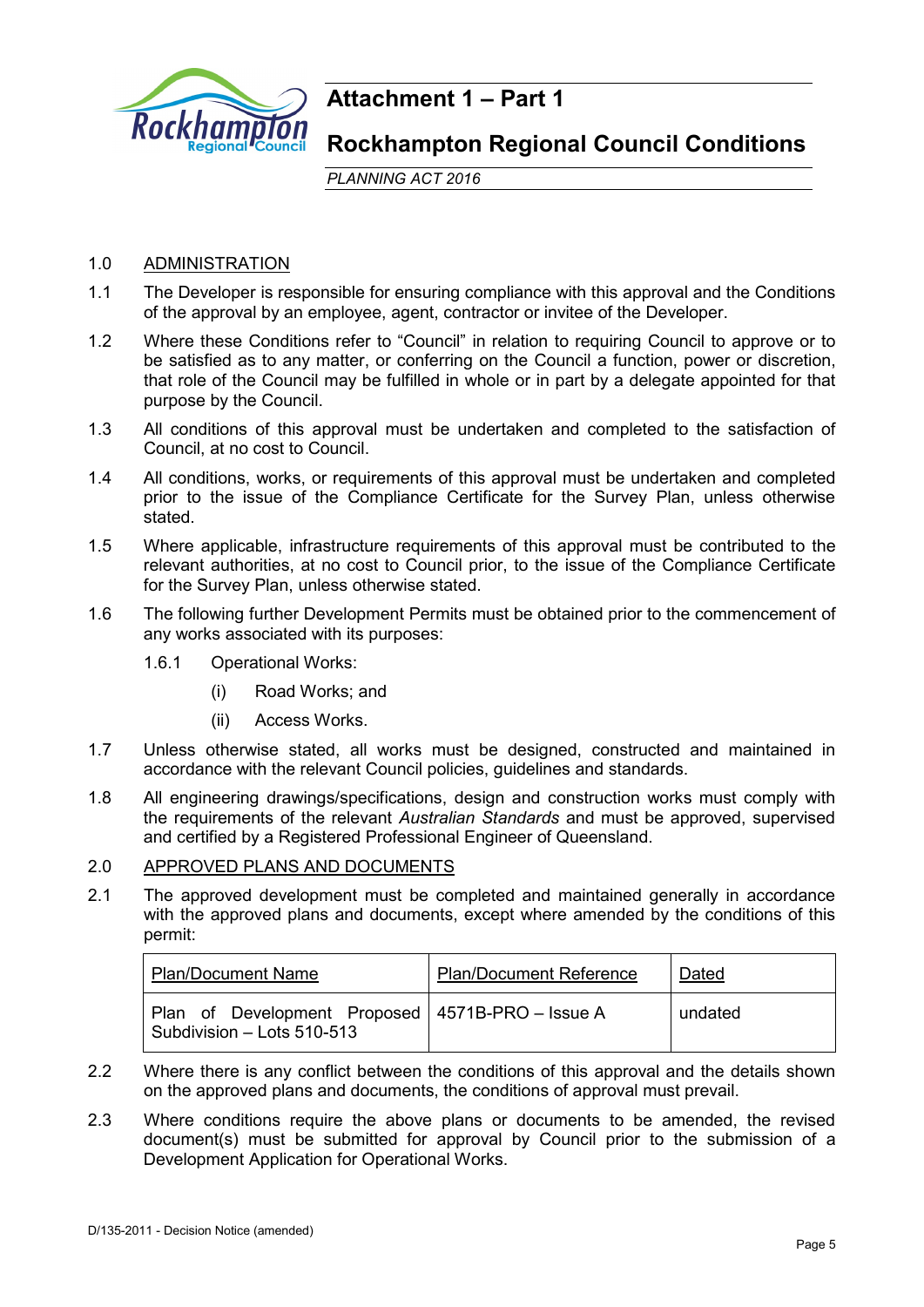## 3.0 STAGED DEVELOPMENT

- 3.1 This approval is for a development to be undertaken in two (2) discrete stages, namely:
	- 3.1.1 Stage One, comprising the boundary realignment between Lot 82 on RN338 and Lot 1944 on RAG4057 to follow the boundary of the existing road reserve (Golflinks Road), creating Lot 513; and
	- 3.1.2 Stage Two, comprising the subdivision of Lot 1944 on RAG4057 into three (3) allotments, creating Lot 510, Lot 511, and Lot 512;

in accordance with the approved plan (refer to condition 2.1). The stages must be completed in chronological order or can be completed simultaneously.

3.2 Unless otherwise expressly stated, the conditions must be read as being applicable to all stages.

Note: No works are required for Stage One to occur.

- 4.0 ROAD WORKS
- 4.1 A Development Permit for Operational Works (road works) must be obtained prior to the commencement of any road works on the site.
- 4.2 All works must be designed and constructed in accordance with the approved plans (refer to condition 2.1), *Capricorn Municipal Development Guidelines*, relevant *Australian Standards* and the provisions of a Development Permit for Operational Works (road works).
- 4.3 Golflinks Road must be extended for the full frontage of Lots 510, 511 and 512 in accordance with the road construction standards required under the Mount Morgan Shire Planning Scheme.
- 4.4 The owner must provide necessary road reserve widening and/or re-alignment to facilitate a sixty (60) kilometre per hour speed environment on Golflinks Road.
- 4.5 Golflinks Road must incorporate an adequate turning area fronting Lot 510 that can accommodate the manoeuvres associated with a standard heavy rigid truck.

## 5.0 ACCESS

- 5.1 Rural addressing must be provided to each lot in accordance with Council's Local Law for Roads.
- 6.0 WATER WORKS
- 6.1 A five (5) metre wide easement must be provided over the trunk water main on proposed  $Let 512.$

## 7.0 SITE WORKS

- 7.1 Any application for a Development Permit for Operational Works (site works) must be accompanied by an earthworks' plan which clearly identifies the following:
	- 7.1.1 the location of cut and/or fill;
	- 7.1.2 the type of fill to be used and the manner in which it is to be compacted;
	- 7.1.3 the quantum of fill to be deposited or removed and finished cut and/or fill levels;
	- 7.1.4 details of any proposed access routes to the site which are intended to be used to transport fill to or from the site; and
	- 7.1.5 the maintenance of access roads to and from the site so that they are free of all cut and/or fill material and cleaned as necessary.
- 7.2 Site works must be constructed such that they do not, at any time, in any way restrict, impair or change the natural flow of runoff water, or cause a nuisance or worsening to adjoining properties or infrastructure.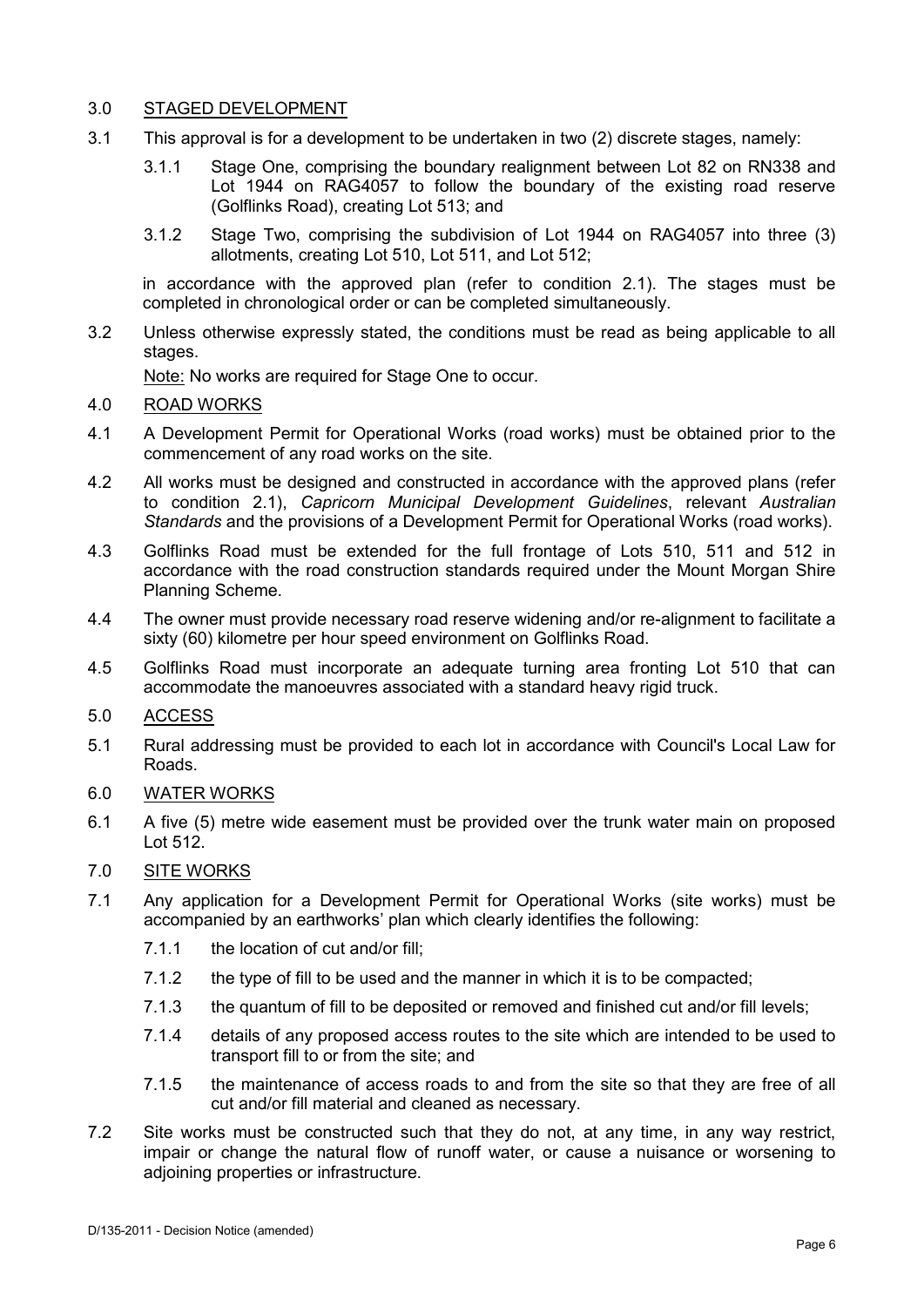### 8.0 ASSET MANAGEMENT

- 8.1 Any alteration necessary to electricity, telephone, water mains, sewerage mains, and/or public utility installations resulting from the development or in connection with the development, must be at full cost to the Developer.
- 8.2 Any damage to existing kerb and channel, pathway or roadway (including removal of concrete slurry from public land, pathway, roads, kerb and channel and stormwater gullies and drainage lines) which may occur during any works carried out in association with the approved development must be repaired. This must include the reinstatement of the existing traffic signs and pavement markings which may have been removed.
- 8.3 'As constructed' information pertaining to assets to be handed over to Council and those which may have an impact on Council's existing and future assets must be provided prior to the issue of the Compliance Certificate for the Survey Plan. This information must be provided in accordance with the Manual for Submission of Digital As Constructed Information.

## 9.0 ENVIRONMENTAL

- 9.1 Any application for a Development Permit for Operational Works must be accompanied by a detailed Bushfire Management Plan.
- 9.2 The Bushfire Management Plan approved as part of a Development Permit for Operational Works must be part of the contract documentation for the development works.
- 9.3 The maintenance of the fire management trail must be the responsibility of the owner of the land (developer) until the subdivision is accepted by Council as being 'off defects' whereupon it must be the responsibility of the relevant property owners. All future owners of the proposed lots must be advised by the developer in writing of their responsibility to comply with the requirements of the approved Bushfire Management Plan.
- 9.4 All future buildings on the proposed lots must be constructed in compliance with *Australian Standard AS2959 "Construction in Bushfire Prone Areas"* and the approved Bush Fire Management Plan. A property note to this effect will be entered against Lots 510, 511 and 512.

## 10.0 OPERATING PROCEDURES

10.1 All construction materials, waste, waste skips, machinery and contractors' vehicles must be located and stored or parked within the site. No storage of materials, parking of construction machinery or contractors' vehicles will be permitted on adjoining roads.

#### ADVISORY NOTES

### NOTE 1. Aboriginal Cultural Heritage

It is advised that under *section 23 of the Aboriginal Cultural Heritage Act*, a person who carries out an activity must take all reasonable and practicable measures to ensure the activity does not harm Aboriginal Cultural Heritage (the "cultural heritage duty of care"). Maximum penalties for breaching the duty of care are listed in the Aboriginal Cultural Heritage legislation. The information on Aboriginal Cultural Heritage is available on the Department of Environment and Heritage Protection website http://www.ehp.qld.gov.au

NOTE 2. General Environmental Duty

General environmental duty under the *Environmental Protection Act* prohibits unlawful environmental nuisance caused by noise, aerosols, particles dust, ash, fumes, light, odour or smoke beyond the boundaries of the property during all stages of the development including earthworks, construction and operation.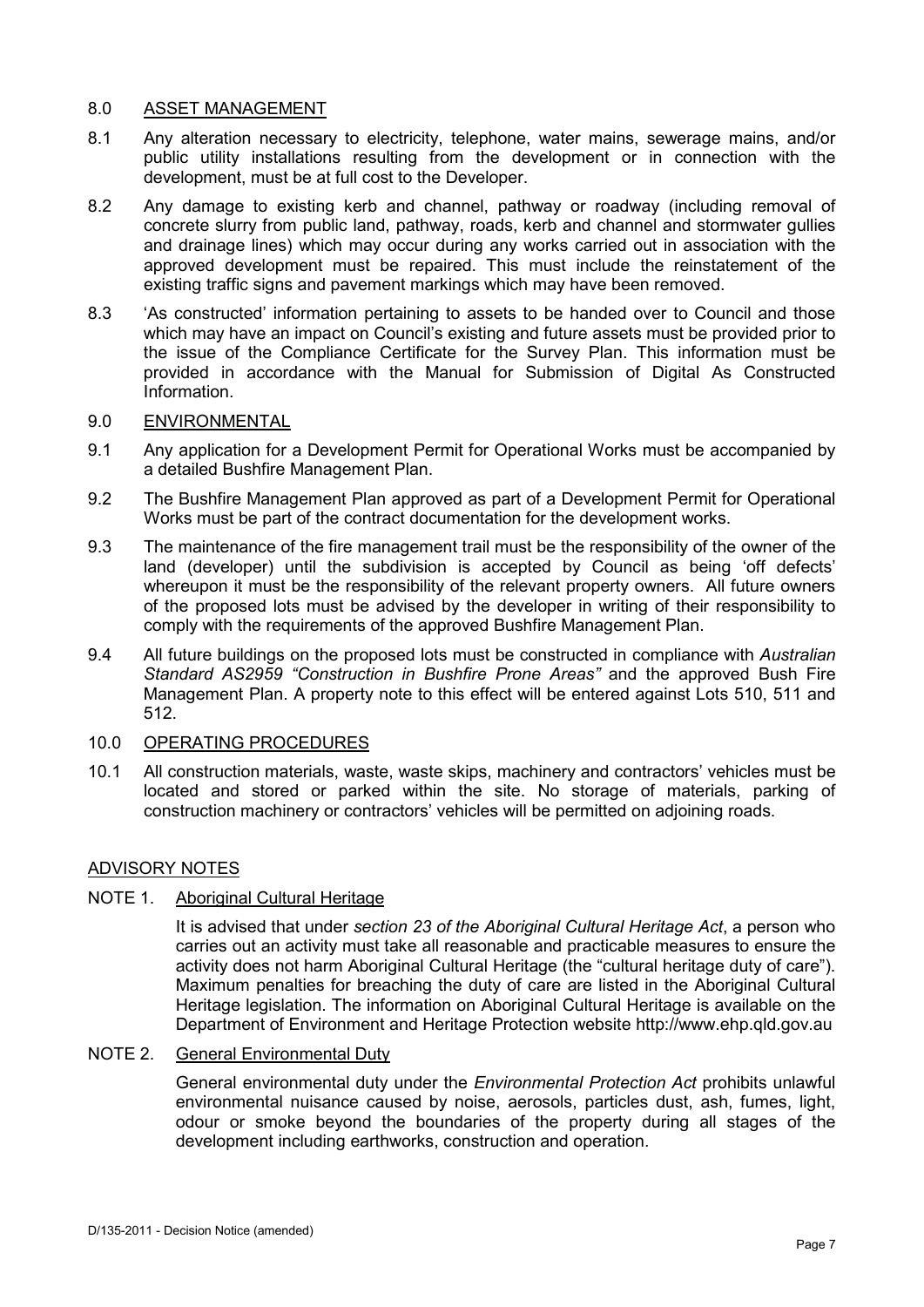### NOTE 3. General Safety Of Public During Construction

The *Workplace Health and Safety Act* and *Manual of Uniform Traffic Control Devices* must be complied with in carrying out any construction works, and to ensure safe traffic control and safe public access in respect of works being constructed on a road.

#### NOTE 4. Provision for Sewer and Water services

Each lot must be provided with on site effluent disposal systems. All systems must comply with the *Queensland Plumbing and Wastewater Code*, *Australian Standard AS1547:2000* and Council Plumbing and Drainage Policies.

Sustainable Water sources including rainwater tanks, and a bore or small dam must be provided.

## NOTE 5. Property Notes

All future buildings on the proposed lots must be constructed in compliance with *Australian Standard, AS2959 "Construction in Bushfire Prone Areas"* and the approved Bushfire Management Plan.

### NOTE 6. Clearing within Road Reserve

An approval for Tree Clearing Permit, issued by the Department of Environment and Heritage Protection in addition to the Operational Works (road works) permit, will be required when constructing the new proposed road (Golflinks Road).

It is a requirement under the *Nature Conservation Legislation 1992* that an approved Tree Clearing Permit is obtained from Department of Environment and Heritage Protection, prior to any tree clearing activities that are to occur within Road Reserve that is under Council control.

### NOTE 7. Infrastructure Charges Notice

This application is subject to infrastructure charges in accordance with Council policies. The charges are presented on an Infrastructure Charges Notice.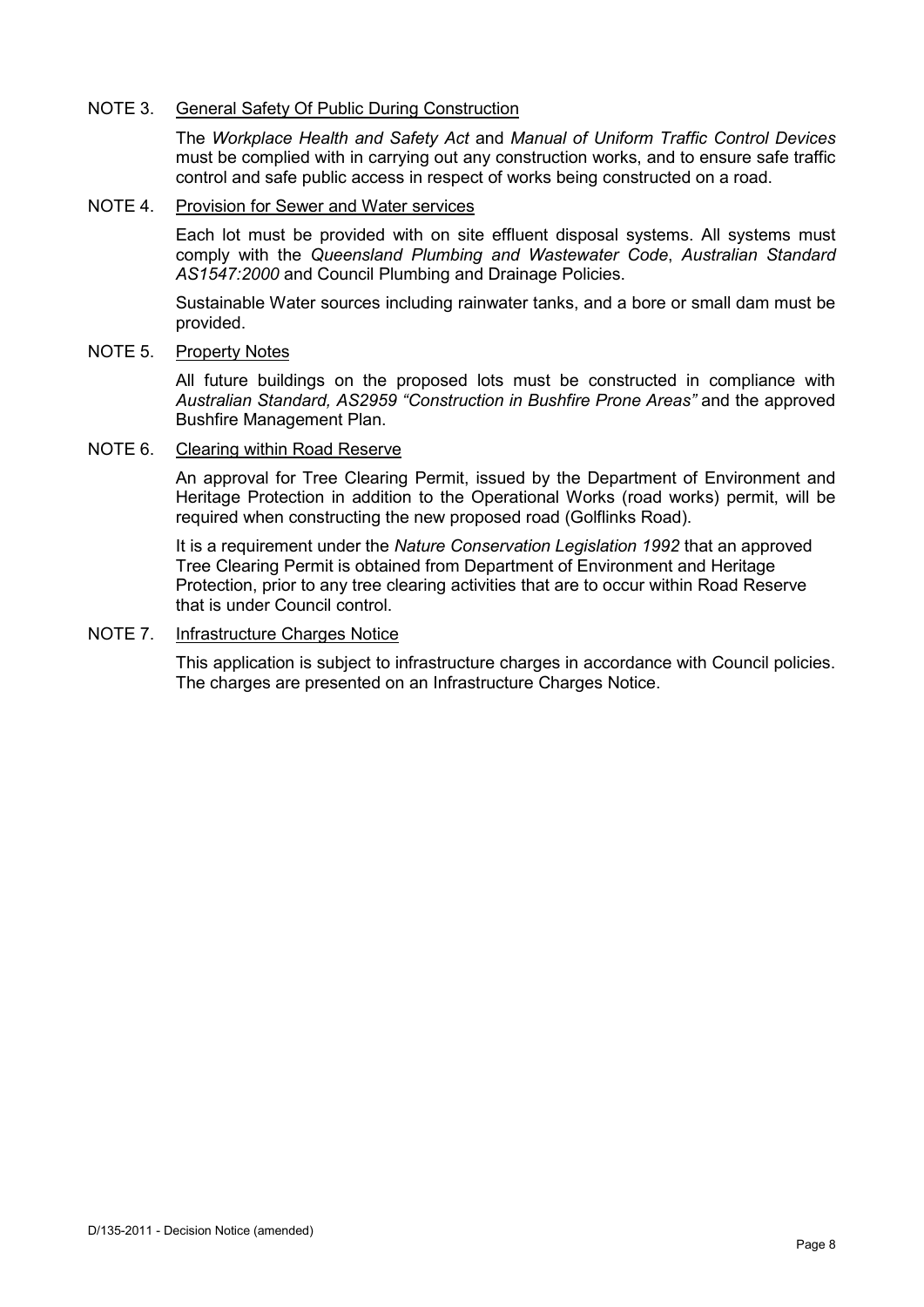

## **Attachment 1 – Part 2 Referral Agency Conditions – Department of Infrastructure, Local Government and Planning**

*PLANNING ACT 2016*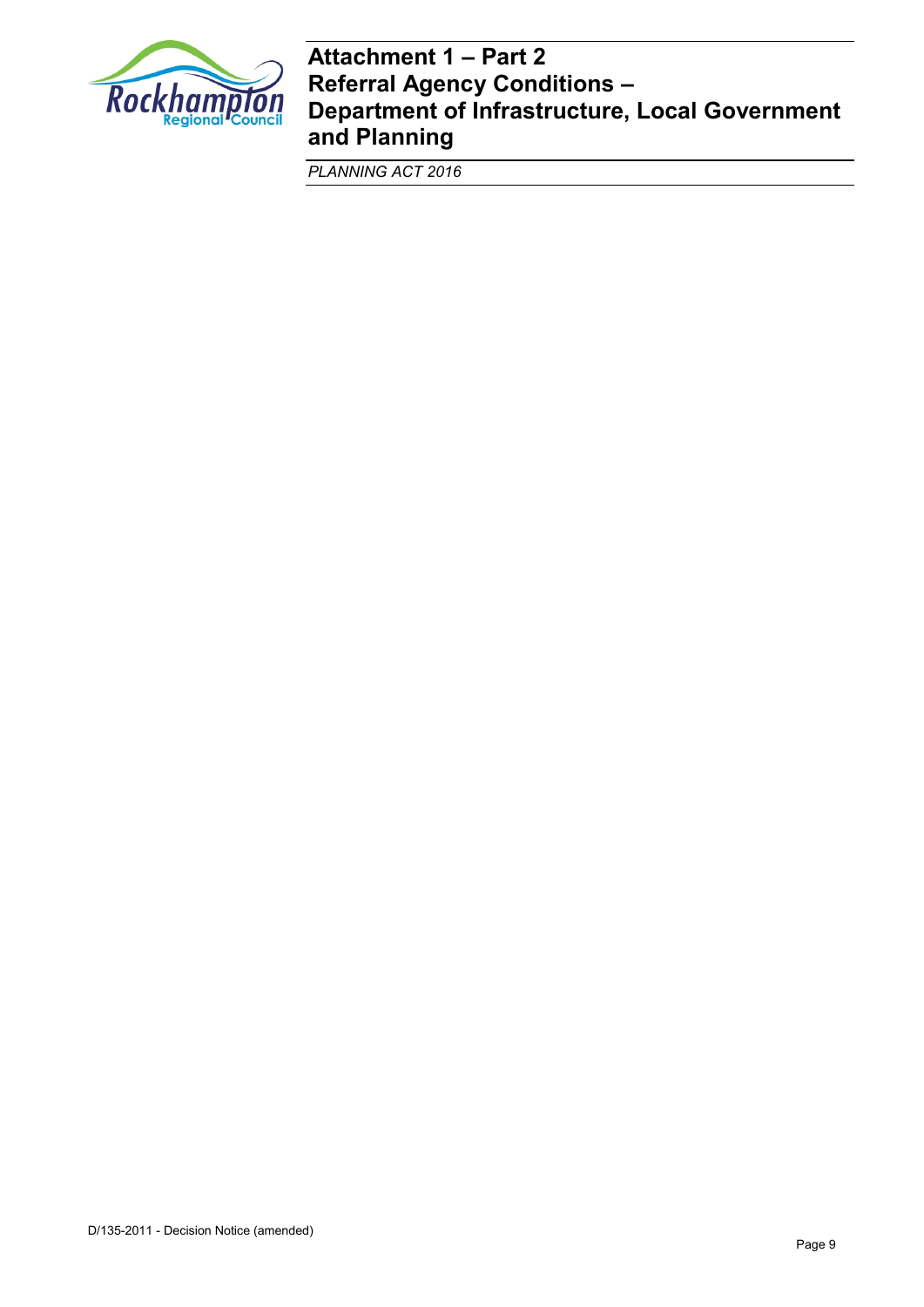

# **Attachment 2 - Appeal Rights**

*PLANNING ACT 2016*

The following is an extract from the *Planning Act 2016 (Chapter 6)*

#### *Appeal rights*

#### *229 Appeals to tribunal or P&E Court*

- (1) Schedule 1 states—
	- (a) matters that may be appealed to— (i)either a tribunal or the P&E Court; or (ii)only a tribunal; or
		- (iii)only the P&E Court; and
	- (b) the person—

(i)who may appeal a matter (the **appellant**); and (ii)who is a respondent in an appeal of the matter; and (iii)who is a co-respondent in an appeal of the matter; and

- (iv)who may elect to be a co-respondent in an appeal of the matter.
- (2) An appellant may start an appeal within the appeal period.
- (3) The **appeal period** is—
	- (a) for an appeal by a building advisory agency—10 business days after a decision notice for the decision is given to the agency or
	- (b) for an appeal against a deemed refusal—at any time after the deemed refusal happens; or
	- (c) for an appeal against a decision of the Minister, under chapter 7, part 4, to register premises or to renew the registration of premises—20 business days after a notice is published under section 269(3)(a) or (4); or
	- (d) for an appeal against an infrastructure charges notice— 20 business days after the infrastructure charges notice is given to the person; or
	- (e) for an appeal about a deemed approval of a development application for which a decision notice has not been given—30 business days after the applicant gives the deemed approval notice to the assessment manager; or
	- (f) for any other appeal—20 business days after a notice of the decision for the matter, including an enforcement notice, is given to the person.
	- Note—

See the P&E Court Act for the court's power to extend the appeal period.

- (4) Each respondent and co-respondent for an appeal may be heard in the appeal.
- (5) If an appeal is only about a referral agency's response, the assessment manager may apply to the tribunal or P&E Court to withdraw from the appeal.
- (6) To remove any doubt, it is declared that an appeal against an infrastructure charges notice must not be about—
	- (a) the adopted charge itself; or
	- (b) for a decision about an offset or refund—
		- (i) the establishment cost of trunk infrastructure identified in a LGIP; or
		- (ii) the cost of infrastructure decided using the method
	- included in the local government's charges resolution.

#### **230 Notice of appeal**

- (1) An appellant starts an appeal by lodging, with the registrar of the tribunal or P&E Court, a notice of appeal that— (a) is in the approved form; and
	- (b) succinctly states the grounds of the appeal.
- (2) The notice of appeal must be accompanied by the required fee.
- (3) The appellant or, for an appeal to a tribunal, the registrar must, within the service period, give a copy of the notice of appeal to—
	- (a) the respondent for the appeal; and
	- (b) each co-respondent for the appeal; and
- (c) for an appeal about a development application under schedule 1, table 1, item 1—each principal submitter for the development application; and
- (d) for an appeal about a change application under schedule 1, table 1, item 2—each principal submitter for the change application; and
- (e) each person who may elect to become a co-respondent for the appeal, other than an eligible submitter who is not a principal submitter in an appeal under paragraph (c) or (d); and
- (f) for an appeal to the P&E Court—the chief executive; and
- (g) for an appeal to a tribunal under another Act—any other
- person who the registrar considers appropriate.
- (4) The **service period** is—
	- (a) if a submitter or advice agency started the appeal in the P&E Court—2 business days after the appeal is started; or
	- (b) otherwise—10 business days after the appeal is started.
- (5) A notice of appeal given to a person who may elect to be a co-respondent must state the effect of subsection
- (6) A person elects to be a co-respondent by filing a notice of election, in the approved form, within 10 business days after the notice of appeal is given to the person*.*

#### **231 Other appeals**

- (1) Subject to this chapter, schedule 1 and the P&E Court Act, unless the Supreme Court decides a decision or other matter under this Act is affected by jurisdictional error, the decision or matter is non-appealable.
- (2) The Judicial Review Act 1991, part 5 applies to the decision or matter to the extent it is affected by jurisdictional error.
- (3) A person who, but for subsection (1) could have made an application under the Judicial Review Act 1991 in relation to the decision or matter, may apply under part 4 of that Act for a statement of reasons in relation to the decision or matter.
- (4) In this section— **decision** includes—
	- (a) conduct engaged in for the purpose of making a decision; and
	- (b) other conduct that relates to the making of a decision; and
	- (c) the making of a decision or the failure to make a decision; and
	- (d) a purported decision; and
	- (e) a deemed refusal.
- **non-appealable**, for a decision or matter, means the decision or matter—
	- (a) is final and conclusive; and
	- (b) may not be challenged, appealed against, reviewed, quashed, set aside or called into question in any other way under the Judicial Review Act 1991 or otherwise, whether by the Supreme Court, another court, a tribunal or another entity; and
	- (c) is not subject to any declaratory, injunctive or other order of the Supreme Court, another court, a tribunal or another entity on any ground.

#### **232 Rules of the P&E Court**

- (1) A person who is appealing to the P&E Court must comply with the rules of the court that apply to the appeal.
- (2) However, the P&E Court may hear and decide an appeal even if the person has not complied with rules of the P&E Court.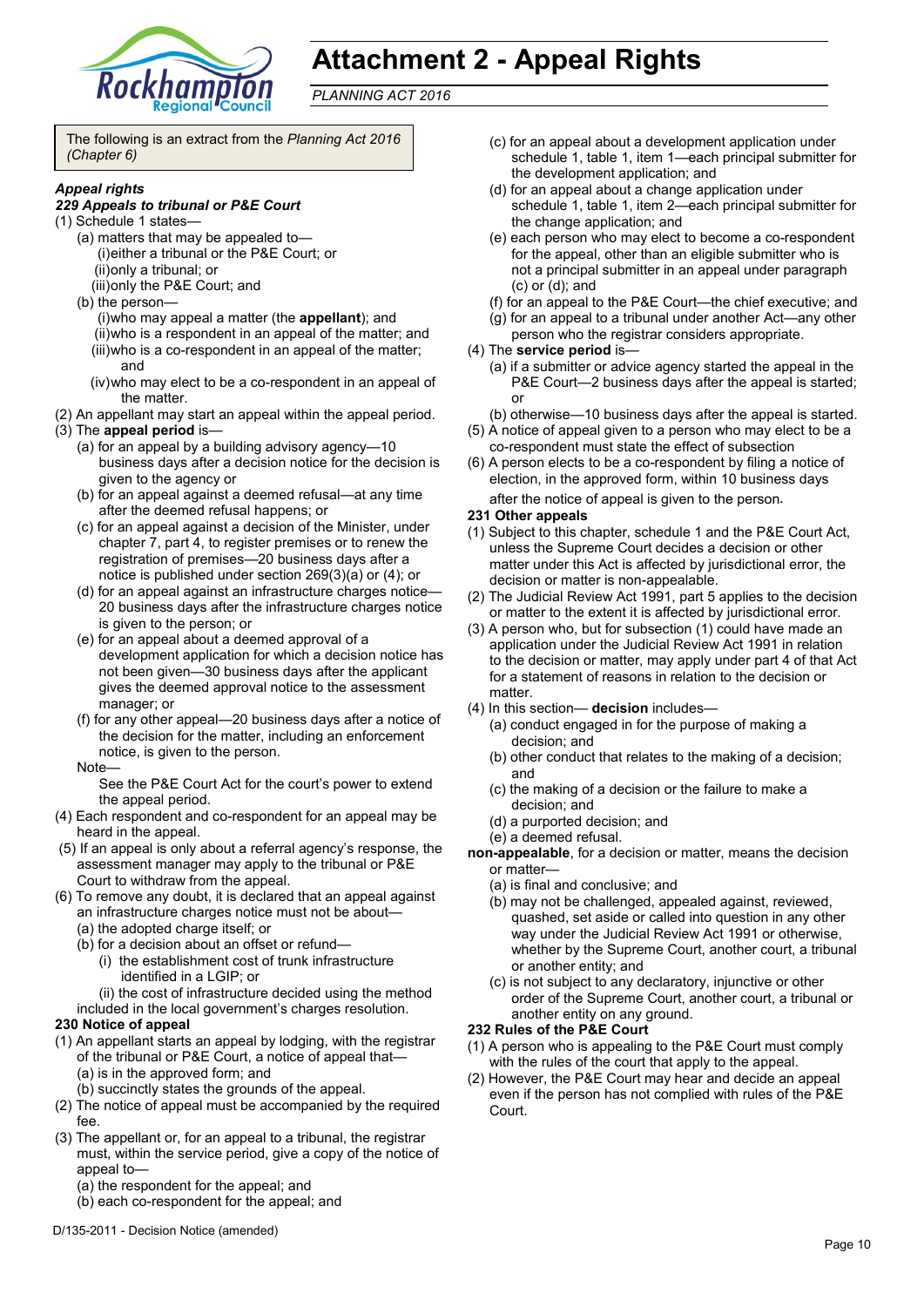

## **Appeal Rights**

*PLANNING ACT 2016*

## **Schedule 1**

#### **Appeals section 229 1 Appeal rights and parties to appeals**

- (1) Table 1 states the matters that may be appealed to—(a) the P&E court; or (b) a tribunal.
- (2) However, table 1 applies to a tribunal only if the matter involves—
	- (a) the refusal, or deemed refusal of a development application, for—
	- (i) a material change of use for a classified building; or
	- (ii) operational work associated with building work, a retaining wall, or a tennis court; or
	- (b) a provision of a development approval for—
	- (i) a material change of use for a classified building; or
- (ii) operational work associated with building work, a retaining wall, or a tennis court; or
	- (c) if a development permit was applied for—the decision to give a preliminary approval for—
		- (i) a material change of use for a classified building; or
		- (ii) operational work associated with building work, a retaining wall, or a tennis court; or
	- (d) a development condition if—
		- (i) the development approval is only for a material change of use that involves the use of a building classified under the Building Code as a class 2 building; and
		- (ii) the building is, or is proposed to be, not more than 3 storeys; and
		- (iii) the proposed development is for not more than 60 sole-occupancy units; or
	- (e) a decision for, or a deemed refusal of, an extension application for a development approval that is only for a material change of use of a classified building; or
	- (f) a decision for, or a deemed refusal of, a change application for a development approval that is only for a material change of use of a classified building; or
	- (g) a matter under this Act, to the extent the matter relates to—
		- (i) the Building Act, other than a matter under that Act that may or must be decided by the Queensland Building and Construction Commission; or
		- (ii) the Plumbing and Drainage Act, part 4 or 5; or
	- (h) a decision to give an enforcement notice in relation to a matter under paragraphs (a) to (g); or
	- (i) a decision to give an infrastructure charges notice; or
	- (j) the refusal, or deemed refusal, of a conversion application; or
	- (k) a matter that, under another Act, may be appealed to the tribunal; or
	- (l) a matter prescribed by regulation.
- (3) Also, table 1 does not apply to a tribunal if the matter
- involves—
	- (a) for a matter in subsection  $(2)(a)$  to  $(d)$ 
		- (i) a development approval for which the development application required impact assessment; and
		- (ii) a development approval in relation to which the assessment manager received a properly made submission for the development application; or
	- (b) a provision of a development approval about the identification or inclusion, under a variation approval, of a matter for the development.
- (4) Table 2 states the matters that may be appealed only to the P&E Court.
- (5) Table 3 states the matters that may be appealed only to the tribunal.
- (6) In each table—
	- (a) column 1 states the appellant in the appeal; and
	- (b) column 2 states the respondent in the appeal; and
	- (c) column 3 states the co-respondent (if any) in the appeal; and
	- (d) column 4 states the co-respondents by election (if any) in the appeal.
- (7) If the chief executive receives a notice of appeal under section 230(3)(f), the chief executive may elect to be a corespondent in the appeal.

| Table 1<br>Appeals to the P&E Court and, for certain matters, to a tribunal                                                                                                                                                                                                                                                                    |                           |                                                                              |                                                                                                                 |  |
|------------------------------------------------------------------------------------------------------------------------------------------------------------------------------------------------------------------------------------------------------------------------------------------------------------------------------------------------|---------------------------|------------------------------------------------------------------------------|-----------------------------------------------------------------------------------------------------------------|--|
| 1. Development applications<br>An appeal may be made against-<br>(a) the refusal of all or part of the development application; or<br>(b) the deemed refusal of the development application; or<br>(c) a provision of the development approval; or<br>(d) if a development permit was applied for—the decision to give a preliminary approval. |                           |                                                                              |                                                                                                                 |  |
| Column 1<br>Appellant                                                                                                                                                                                                                                                                                                                          | Column 2<br>Respondent    | Column 3<br>Co-respondent<br>$($ if any $)$                                  | Column 4<br>Co-respondent by election<br>$(i$ f anv $)$                                                         |  |
| The applicant                                                                                                                                                                                                                                                                                                                                  | The assessment<br>manager | If the appeal is about<br>a concurrence<br>agency's referral<br>response—the | 1 A concurrence agency that is<br>not a co-respondent<br>2 If a chosen Assessment<br>manager is the respondent- |  |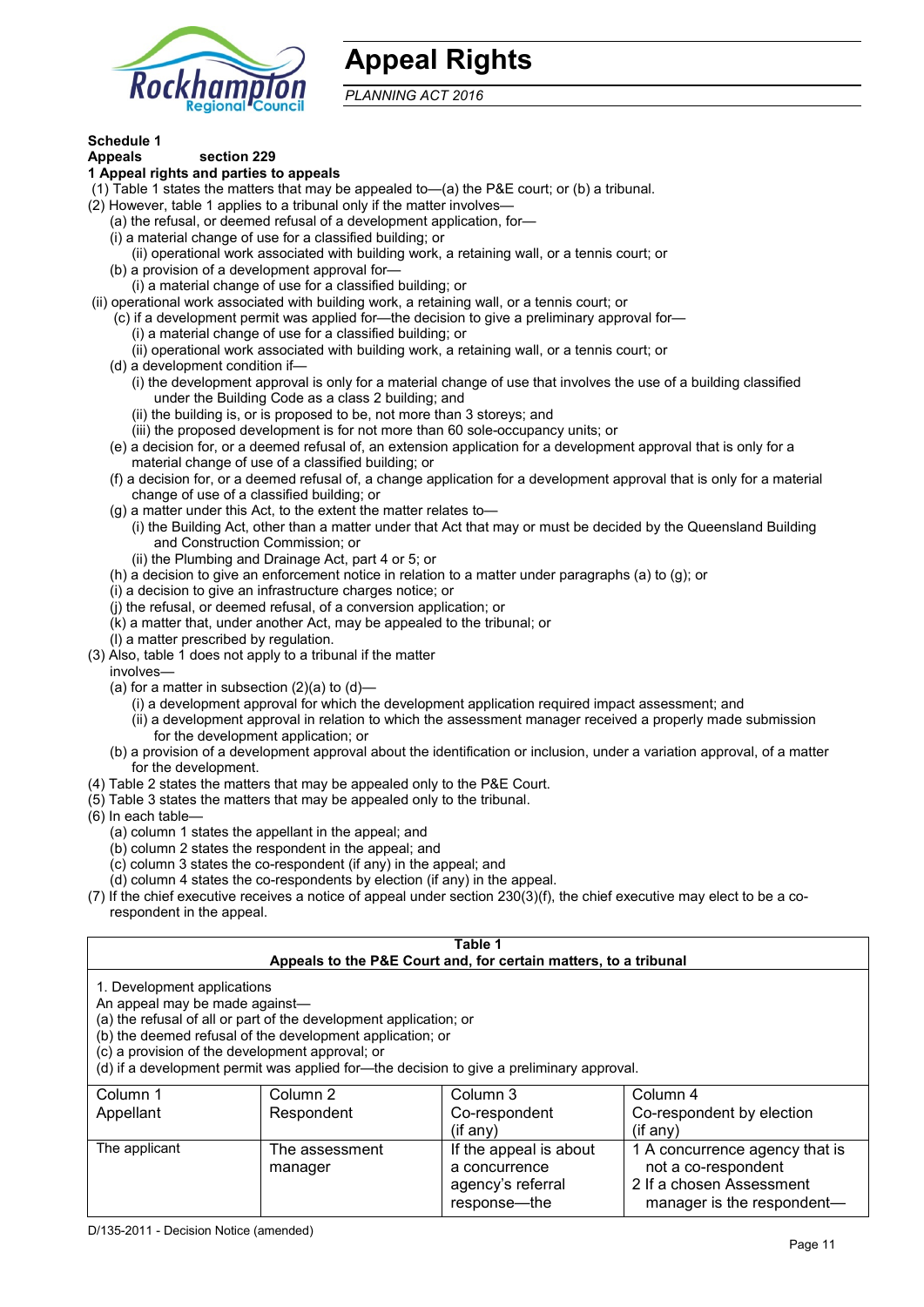| Table 1                                                                                                                                                                                                                    |                                                                                                                                                                                                                                           |                                                                                                                                                                                                                                                                                                                                                                                                     |                                                                                                                                                                                                                                                                                                                                                 |  |
|----------------------------------------------------------------------------------------------------------------------------------------------------------------------------------------------------------------------------|-------------------------------------------------------------------------------------------------------------------------------------------------------------------------------------------------------------------------------------------|-----------------------------------------------------------------------------------------------------------------------------------------------------------------------------------------------------------------------------------------------------------------------------------------------------------------------------------------------------------------------------------------------------|-------------------------------------------------------------------------------------------------------------------------------------------------------------------------------------------------------------------------------------------------------------------------------------------------------------------------------------------------|--|
| Appeals to the P&E Court and, for certain matters, to a tribunal                                                                                                                                                           |                                                                                                                                                                                                                                           |                                                                                                                                                                                                                                                                                                                                                                                                     |                                                                                                                                                                                                                                                                                                                                                 |  |
|                                                                                                                                                                                                                            |                                                                                                                                                                                                                                           | concurrence agency                                                                                                                                                                                                                                                                                                                                                                                  | the prescribed assessment<br>manager<br>3 Any eligible advice agency for<br>the application<br>4 Any eligible submitter for the<br>application                                                                                                                                                                                                  |  |
| 2. Change applications<br>An appeal may be made against-<br>(a) a responsible entity's decision for a change application, other than a decision made by the P&E court; or<br>(b) a deemed refusal of a change application. |                                                                                                                                                                                                                                           |                                                                                                                                                                                                                                                                                                                                                                                                     |                                                                                                                                                                                                                                                                                                                                                 |  |
| Column 1<br>Appellant                                                                                                                                                                                                      | Column <sub>2</sub><br>Respondent                                                                                                                                                                                                         | Column 3<br>Co-respondent<br>(if any)                                                                                                                                                                                                                                                                                                                                                               | Column 4<br>Co-respondent by election<br>(if any)                                                                                                                                                                                                                                                                                               |  |
| 1 The applicant<br>2 If the responsible<br>entity is the<br>assessment<br>manager-an<br>affected entity that<br>gave a pre-request<br>notice or response<br>notice                                                         | The responsible<br>entity                                                                                                                                                                                                                 | If an affected entity<br>starts the appeal-the<br>applicant                                                                                                                                                                                                                                                                                                                                         | 1 A concurrence agency for the<br>development application<br>2 If a chosen assessment<br>manager is the respondent-<br>the prescribed assessment<br>manager<br>3 A private certifier for the<br>development application<br>4 Any eligible advice agency for<br>the change application<br>5 Any eligible submitter for the<br>change application |  |
| 3. Extension applications<br>An appeal may be made against-<br>(a) the assessment manager's decision about an extension application; or<br>(b) a deemed refusal of an extension application.                               |                                                                                                                                                                                                                                           |                                                                                                                                                                                                                                                                                                                                                                                                     |                                                                                                                                                                                                                                                                                                                                                 |  |
| Column 1<br>Appellant                                                                                                                                                                                                      | Column <sub>2</sub><br>Respondent                                                                                                                                                                                                         | Column 3<br>Co-respondent<br>(if any)                                                                                                                                                                                                                                                                                                                                                               | Column 4<br>Co-respondent by election<br>(if any)                                                                                                                                                                                                                                                                                               |  |
| 1 The applicant<br>2 For a matter other<br>than a deemed<br>refusal of an<br>extension<br>application $-$ a<br>concurrence<br>agency, other than<br>the chief executive,<br>for the application                            | The assessment<br>manager                                                                                                                                                                                                                 | If a concurrence<br>agency starts the<br>appeal - the applicant                                                                                                                                                                                                                                                                                                                                     | If a chosen assessment<br>manager is the respondent - the<br>prescribed assessment manager                                                                                                                                                                                                                                                      |  |
| 4. Infrastructure charges notices<br>a) The notice involved an error relating to -<br>(i)<br>An offset or refund; or<br>(ii)<br>imposed the amount.<br>Column 1                                                            | (i) The application of the relevant adopted charge; or<br>Examples of errors in applying an adopted charge -<br>The working out of extra demands, for section 120; or<br>b) The was no decision about an offset or refund; or<br>Column 2 | An appeal may be made against an infrastructure charges notice on 1 or more of the following grounds<br>The incorrect application of gross floor area for a non-residential development<br>Applying an incorrect 'use category', under a regulation, to the development<br>c) If the infrastructure charges notice states a refund will be given – the timing for giving the refund; or<br>Column 3 | d) The amount of the charge is so unreasonable that no reasonable relevant local government could have<br>Column 4                                                                                                                                                                                                                              |  |
| Appellant                                                                                                                                                                                                                  | Respondent                                                                                                                                                                                                                                | Co-respondent                                                                                                                                                                                                                                                                                                                                                                                       | Co-respondent by election                                                                                                                                                                                                                                                                                                                       |  |

D/135-2011 - Decision Notice (amended)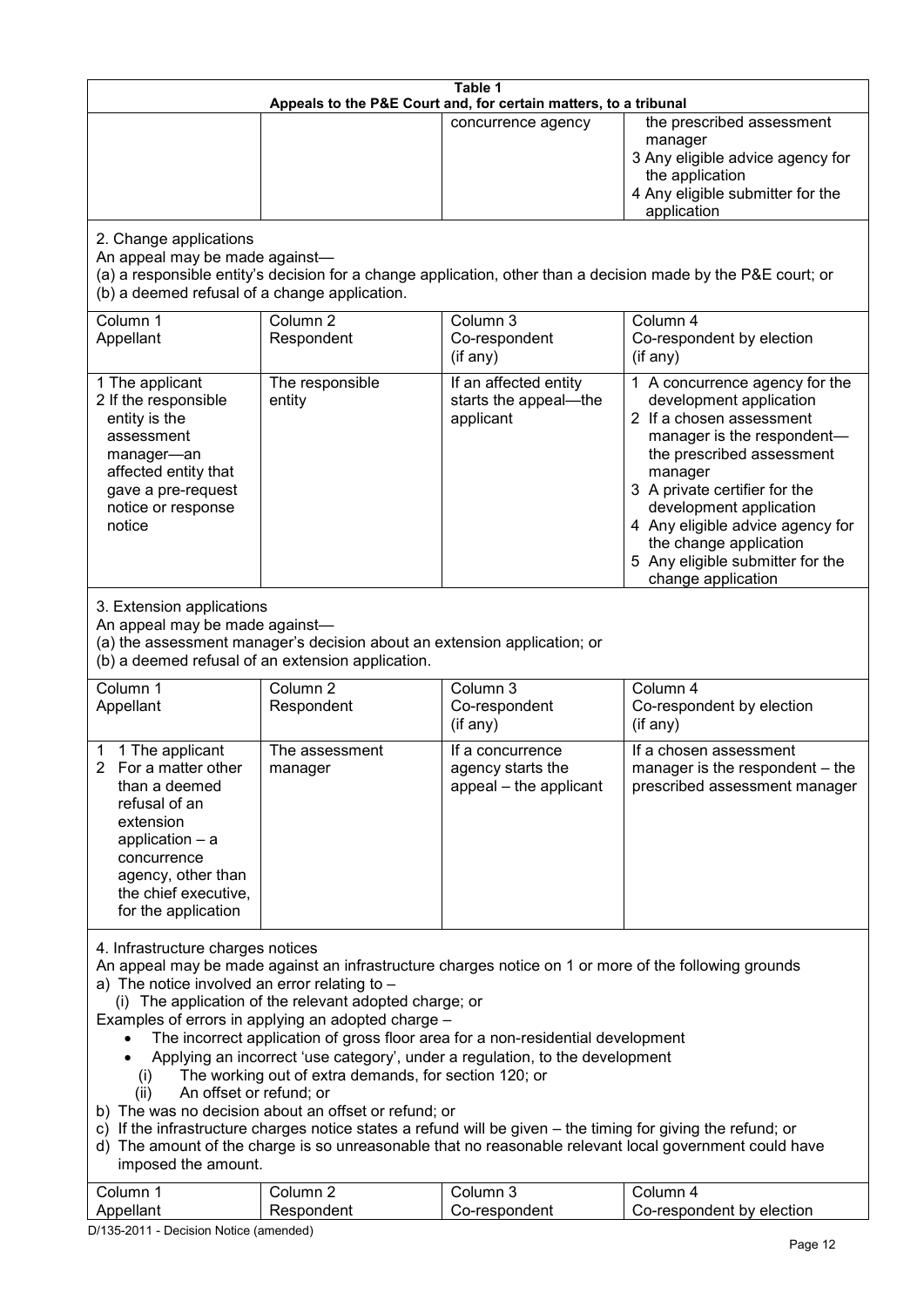|                                                                                                                                                                                                                                                  |                                                                                                                            | Table 1                                                                                                                 |                                                                                                                                                                                                                        |  |  |
|--------------------------------------------------------------------------------------------------------------------------------------------------------------------------------------------------------------------------------------------------|----------------------------------------------------------------------------------------------------------------------------|-------------------------------------------------------------------------------------------------------------------------|------------------------------------------------------------------------------------------------------------------------------------------------------------------------------------------------------------------------|--|--|
| Appeals to the P&E Court and, for certain matters, to a tribunal                                                                                                                                                                                 |                                                                                                                            |                                                                                                                         |                                                                                                                                                                                                                        |  |  |
|                                                                                                                                                                                                                                                  |                                                                                                                            | (if any)                                                                                                                | (if any)                                                                                                                                                                                                               |  |  |
| The person given the<br>Infrastructure charges<br>notice                                                                                                                                                                                         | The local government<br>that gave the<br>infrastructure charges<br>notice                                                  |                                                                                                                         |                                                                                                                                                                                                                        |  |  |
| 5. Conversion applications<br>An appeal may be made against-<br>(a) the refusal of a conversion application; or                                                                                                                                  | (b) a deemed refusal of a conversion application.                                                                          |                                                                                                                         |                                                                                                                                                                                                                        |  |  |
| Column 1<br>Appellant                                                                                                                                                                                                                            | Column <sub>2</sub><br>Respondent                                                                                          | Column 3<br>Co-respondent<br>(if any)                                                                                   | Column 4<br>Co-respondent by election<br>(if any)                                                                                                                                                                      |  |  |
| The applicant                                                                                                                                                                                                                                    | The local government<br>to which the conversion<br>application was made                                                    |                                                                                                                         |                                                                                                                                                                                                                        |  |  |
| 6. Enforcement notices                                                                                                                                                                                                                           | An appeal may be made against the decision to give an enforcement notice.                                                  |                                                                                                                         |                                                                                                                                                                                                                        |  |  |
| Column 1<br>Appellant                                                                                                                                                                                                                            | Column <sub>2</sub><br>Respondent                                                                                          | Column 3<br>Co-respondent<br>(if any)                                                                                   | Column 4<br>Co-respondent by election<br>(if any)                                                                                                                                                                      |  |  |
| The person given the<br>enforcement notice                                                                                                                                                                                                       | The enforcement<br>authority                                                                                               |                                                                                                                         | If the enforcement authority is<br>not the local government for<br>the premises in relation to which<br>the offence is alleged to have<br>happened-the local<br>government                                             |  |  |
| Table 2                                                                                                                                                                                                                                          |                                                                                                                            |                                                                                                                         |                                                                                                                                                                                                                        |  |  |
| Appeals to the P&E Court only                                                                                                                                                                                                                    |                                                                                                                            |                                                                                                                         |                                                                                                                                                                                                                        |  |  |
| 1. Appeals from tribunal<br>An appeal may be made against a decision of a tribunal, other than a decision under<br>section 252, on the ground of-<br>(a) an error or mistake in law on the part of the tribunal; or<br>(b) jurisdictional error. |                                                                                                                            |                                                                                                                         |                                                                                                                                                                                                                        |  |  |
| Column 1<br>Appellant                                                                                                                                                                                                                            | Column <sub>2</sub><br>Respondent                                                                                          | Column 3<br>Co-respondent<br>(if any)                                                                                   | Column 4<br>Co-respondent by election<br>$($ if any $)$                                                                                                                                                                |  |  |
| A party to the<br>proceedings for the<br>decision                                                                                                                                                                                                | The other party to the<br>proceedings for the<br>decision                                                                  |                                                                                                                         |                                                                                                                                                                                                                        |  |  |
| 2. Eligible submitter appeals<br>(b) a variation request.                                                                                                                                                                                        | application, to the extent that the decision relates to-                                                                   |                                                                                                                         | An appeal may be made against the decision to give a development approval, or an approval for a change<br>(a) any part of the development application for the development approval that required impact assessment; or |  |  |
| Column 1<br>Appellant                                                                                                                                                                                                                            | Column <sub>2</sub><br>Respondent                                                                                          | Column 3<br>Co-respondent<br>(if any)                                                                                   | Column 4<br>Co-respondent by election<br>(if any)                                                                                                                                                                      |  |  |
| 1 For a development<br>application-an<br>eligible submitter for<br>the development<br>application<br>2 For a change<br>application-an<br>eligible submitter for                                                                                  | 1 For a development<br>application-the<br>assessment<br>manager<br>2 For a change<br>application-the<br>responsible entity | 1 The applicant<br>2 If the appeal is about<br>a concurrence<br>agency's referral<br>response-the<br>concurrence agency | Another eligible<br>submitter for the<br>application                                                                                                                                                                   |  |  |

D/135-2011 - Decision Notice (amended)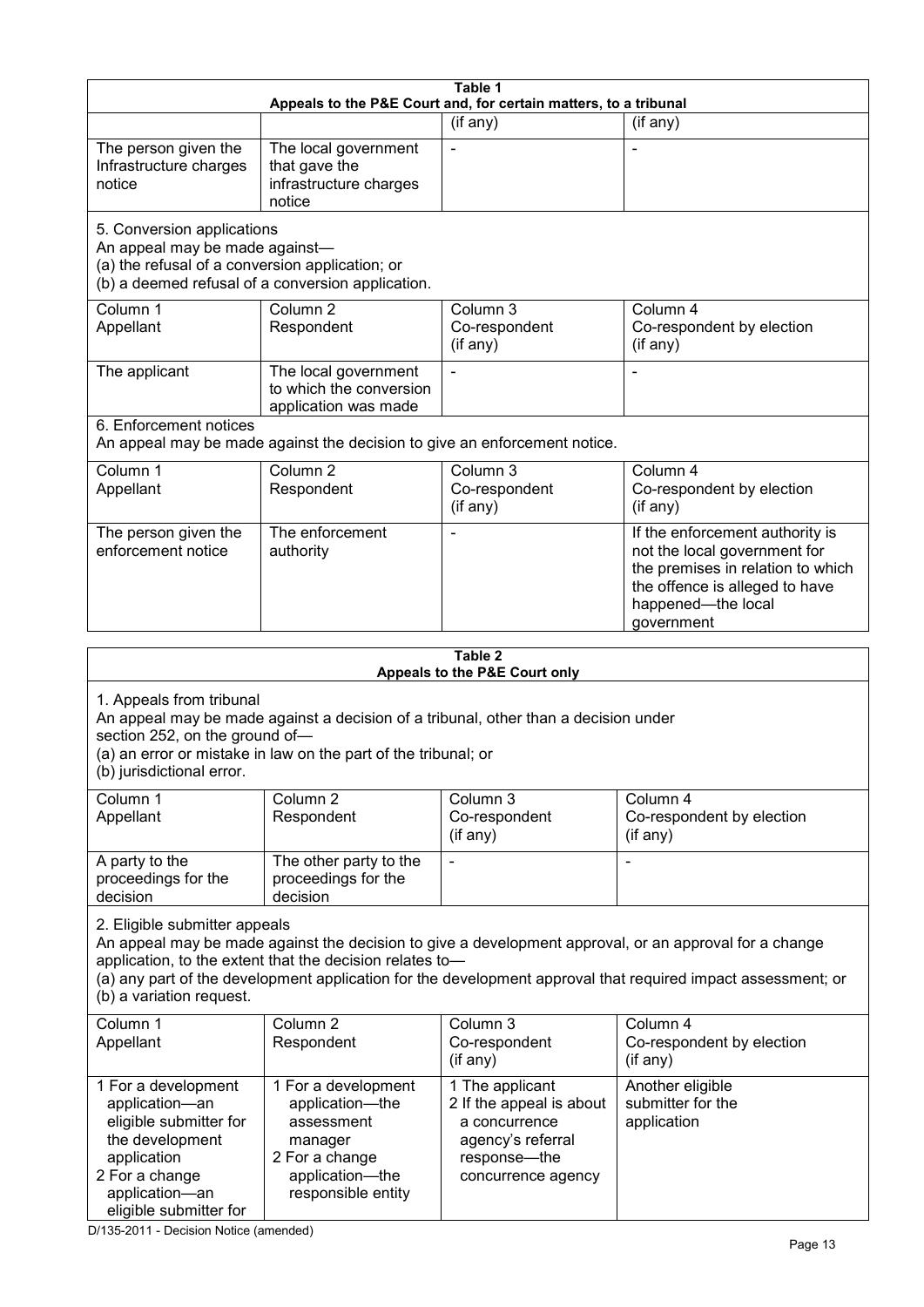| Table 2<br>Appeals to the P&E Court only                                                                                                                                                                                                                                                                                                                                                                           |                                                                                                                            |                                                                                                                         |                                                                                        |  |
|--------------------------------------------------------------------------------------------------------------------------------------------------------------------------------------------------------------------------------------------------------------------------------------------------------------------------------------------------------------------------------------------------------------------|----------------------------------------------------------------------------------------------------------------------------|-------------------------------------------------------------------------------------------------------------------------|----------------------------------------------------------------------------------------|--|
| the change<br>application                                                                                                                                                                                                                                                                                                                                                                                          |                                                                                                                            |                                                                                                                         |                                                                                        |  |
| 3. Eligible submitter and eligible advice agency appeals<br>An appeal may be made against a provision of a development approval, or failure to<br>include a provision in the development approval, to the extent the matter relates to-<br>(a) any part of the development application or the change application, for the development approval, that<br>required impact assessment; or<br>(b) a variation request. |                                                                                                                            |                                                                                                                         |                                                                                        |  |
| Column 1<br>Appellant                                                                                                                                                                                                                                                                                                                                                                                              | Column <sub>2</sub><br>Respondent                                                                                          | Column 3<br>Co-respondent<br>(if any)                                                                                   | Column 4<br>Co-respondent by election<br>(if any)                                      |  |
| 1 For a development<br>application-an<br>eligible submitter for<br>the development<br>application<br>2 For a change<br>application-an<br>eligible submitter for<br>the change<br>application<br>3 An eligible advice<br>agency for the<br>development<br>application or change<br>application                                                                                                                      | 1 For a development<br>application-the<br>assessment<br>manager<br>2 For a change<br>application-the<br>responsible entity | 1 The applicant<br>2 If the appeal is about<br>a concurrence<br>agency's referral<br>response-the<br>concurrence agency | Another eligible submitter for the<br>application                                      |  |
| 4. Compensation claims<br>An appeal may be made against-<br>(a) a decision under section 32 about a compensation claim; or<br>(b) a decision under section 265 about a claim for compensation; or<br>(c) a deemed refusal of a claim under paragraph (a) or (b).                                                                                                                                                   |                                                                                                                            |                                                                                                                         |                                                                                        |  |
| Column 1<br>Appellant                                                                                                                                                                                                                                                                                                                                                                                              | Column <sub>2</sub><br>Respondent                                                                                          | Column 3<br>Co-respondent<br>(if any)                                                                                   | Column 4<br>Co-respondent by election<br>(if any)                                      |  |
| A person dissatisfied<br>with the decision                                                                                                                                                                                                                                                                                                                                                                         | The local<br>government to which<br>the claim was made                                                                     |                                                                                                                         |                                                                                        |  |
| 5. Registered premises<br>An appeal may be made against a decision of the Minister under chapter 7, part 4.                                                                                                                                                                                                                                                                                                        |                                                                                                                            |                                                                                                                         |                                                                                        |  |
| Column 1<br>Appellant                                                                                                                                                                                                                                                                                                                                                                                              | Column <sub>2</sub><br>Respondent                                                                                          | Column 3<br>Co-respondent<br>(if any)                                                                                   | Column 4<br>Co-respondent by election<br>(if any)                                      |  |
| 1 A person given a<br>decision notice about<br>the decision<br>2 If the decision is to<br>register premises or<br>renew the<br>registration of<br>premises-an owner<br>or occupier of<br>premises in the<br>affected area for the<br>registered premises<br>who is dissatisfied<br>with the decision                                                                                                               | The Minister                                                                                                               |                                                                                                                         | If an owner or occupier starts the<br>appeal - the owner of the<br>registered premises |  |